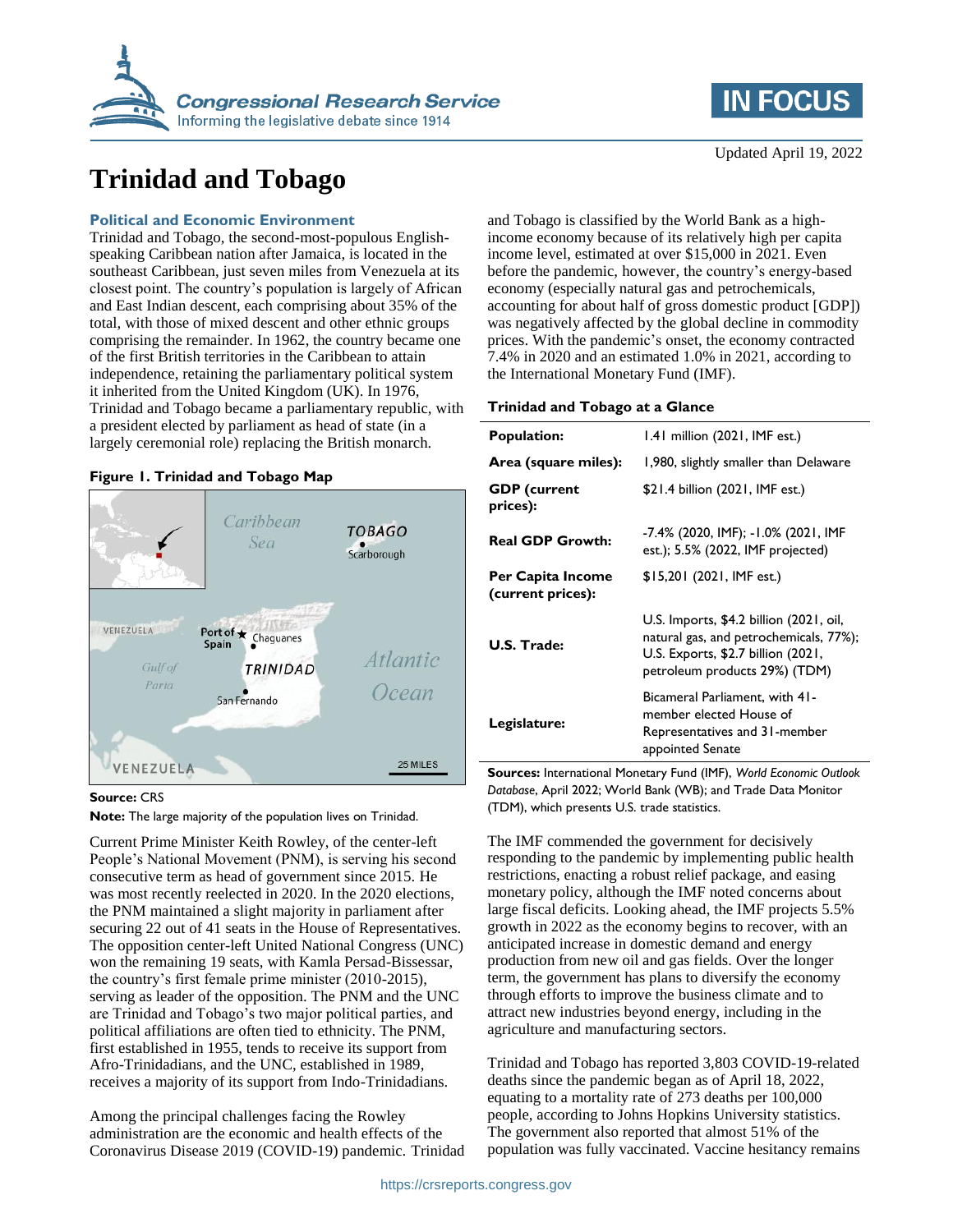a challenge. Trinidad and Tobago has acquired vaccines through the COVID-19 Vaccines Global Access (COVAX) Facility and other purchases. It also has received vaccine donations from other Caribbean countries, China, India, and, most significantly, the United States (see below).

Another challenge for the Rowley government is contending with persistently high crime rates, including homicides and other violent crimes. In 2021, Trinidad and Tobago reported 448 murders, a 12% increase over 2020; this figure equates to about 32 murders per 100,000 people, the fourth-highest rate in Latin America and the Caribbean.

In terms of foreign relations, Trinidad and Tobago has been a major proponent of Caribbean economic integration and plays a leading role in the Caribbean Community (CARICOM). Relations with the People's Republic of China (PRC) also increased over the past decade, with Trinidad and Tobago signing on to the PRC's Belt and Road Initiative, focused on infrastructure development, in 2018. Trinidad and Tobago also has continued relations and bilateral cooperation with neighboring Venezuela under the government of Nicolás Maduro.

#### **U.S. Relations with Trinidad and Tobago**

According to the Department of State, U.S. relations with Trinidad and Tobago are cordial and cooperative, characterized by a shared commitment to democracy, mutually beneficial trade, and close security cooperation. Cultural ties are strong in part because of large Trinidadian communities in New York and Florida and more than 12,500 U.S. citizens residing in the country.

**Economic Linkages.** The United States has traditionally run a trade deficit with Trinidad and Tobago because of the country's energy exports to the United States. In 2021, the United States imported \$4.2 billion in goods, with oil, natural gas, and petrochemicals accounting for almost 77%; in the same year, the United States exported \$2.7 billion in goods, with refined petroleum products making up nearly 29%. Since 1984, Trinidad and Tobago has been a beneficiary of the Caribbean Basin Economic Recovery Act (P.L. 98-67, as amended, with no expiration), a U.S. preferential trade program for Caribbean imports. Since 2001, it has been a beneficiary of the Caribbean Basin Trade Partnership Act (Title II of P.L. 106-200, extended through September 2030), which expanded preferential tariff treatment for petroleum products and qualifying textile and apparel products. U.S. foreign direct investment in Trinidad and Tobago amounted to almost \$5 billion in 2020. The United States and CARICOM countries, including Trinidad and Tobago, signed a Trade and Investment Framework Agreement in 2013 that provides a forum for discussing commercial issues.

**Drug Trafficking Issues.** The State Department's 2022 *International Narcotics Control Strategy Report* (INCSR) describes Trinidad and Tobago as a transshipment point for illegal drugs (cocaine and marijuana) destined for Europe, North America, and the rest of the Caribbean. Drug trafficking organizations reportedly take advantage of the country's proximity to Venezuela; porous borders; limited

law enforcement capacity and resources; and corruption in the ranks of law enforcement, border security entities, and the postal system. Nevertheless, the State Department maintains that Trinidad and Tobago continues to make progress in efforts to investigate and dismantle drug networks and notes that drug seizures increased in 2021 from the previous year. The State Department characterizes bilateral cooperation with Trinidad and Tobago on drug trafficking and transnational crime as productive and recommends that the government continue to strengthen border security and increase efforts to combat public corruption, which facilitates such crime.

**U.S. Foreign Aid.** The United States provided \$5.8 million in aid to Trinidad and Tobago in FY2020 from all U.S. agencies (https://foreignassistance.gov/cd/trinidadtobago/, latest full-year data available). Top sectors included humanitarian assistance, peace and security, health, and the environment. Slightly more than half of the bilateral funding was humanitarian assistance aimed at supporting Venezuelan migrants residing in the country, currently estimated at around 28,500. Trinidad and Tobago has received U.S. assistance for a number of years to combat HIV/AIDS through the President's Emergency Plan for AIDS Relief (PEPFAR); the aid has included support to expand access to treatment for those living with HIV.

Since FY2010, Trinidad and Tobago has received assistance through the Caribbean Basin Security Initiative (CBSI), a U.S. regional initiative supporting the efforts of Caribbean nations to reduce illicit trafficking, increase public safety and security, and promote social justice through crime-prevention programs. Under the CBSI, Trinidad and Tobago has received law enforcement training; support for increasing port security and maritime interdiction capabilities; and assistance for the criminal justice sector, including judicial mechanisms for juveniles and educational opportunities for at-risk youth.

U.S. COVID-19-related assistance to Trinidad and Tobago has most significantly included the delivery of almost 685,000 donated vaccine doses. This is about three-quarters of the 908,000 vaccine doses that the United States has committed to Trinidad and Tobago.

**Trafficking in Persons.** The State Department placed Trinidad and Tobago on its Tier 2 Watch List in its 2021 *Trafficking in Persons Report*, downgrading the country from Tier 2. The State Department maintained that Trinidad and Tobago is making significant efforts to counter human trafficking, including developing an anti-trafficking national action plan and streamlining trafficking-related court cases. Nevertheless, the State Department maintained that the government conducted fewer investigations and identified fewer victims compared with the previous reporting period and that it has never convicted a trafficker under its 2011 anti-trafficking law.

**Mark P. Sullivan**, Specialist in Latin American Affairs **Joshua Klein**, Presidential Management Fellow